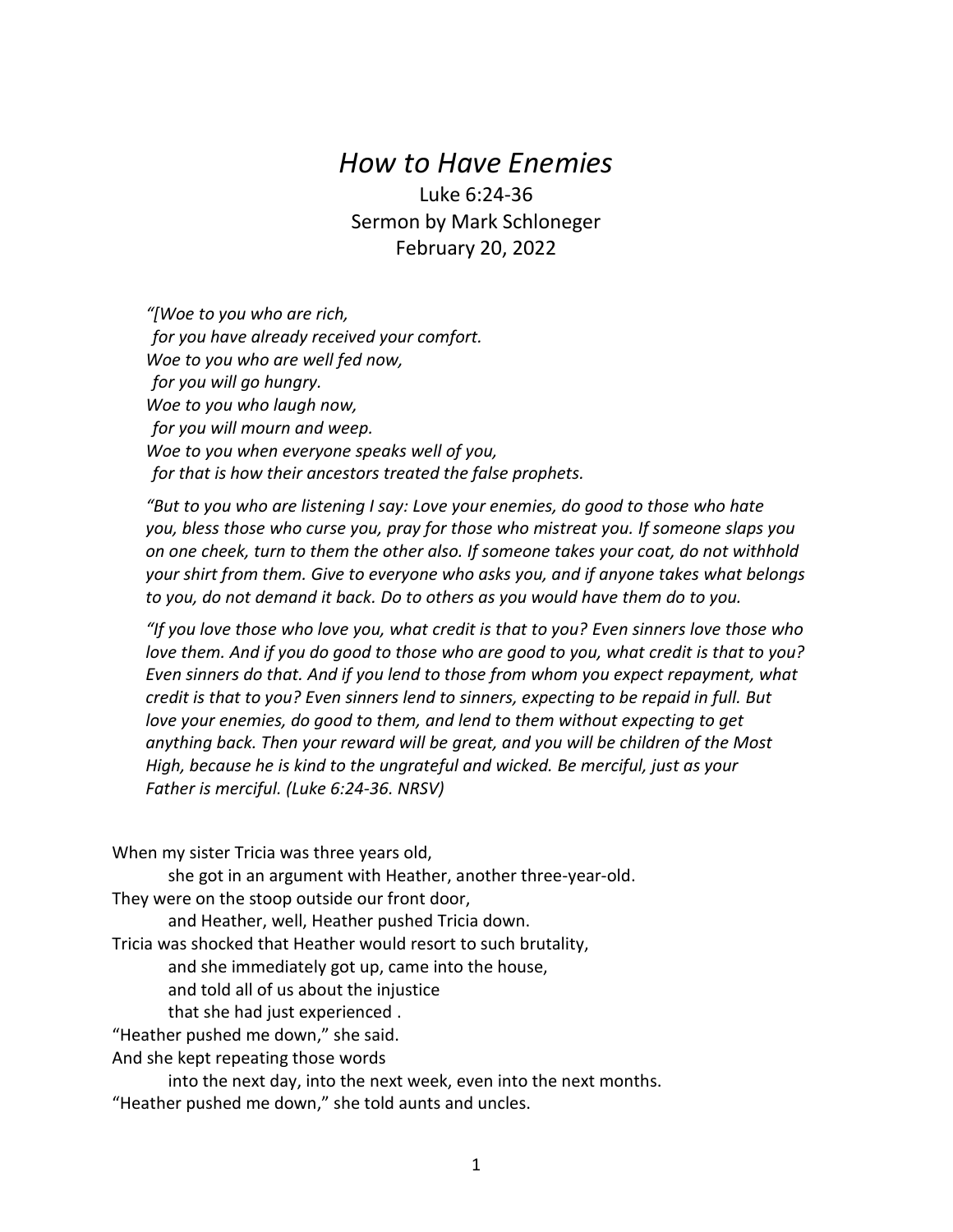"Heather pushed me down," she said to those visiting our home.

"Heather pushed me down," she said to anyone who would listen.

Tricia said just the facts.

This is who I'm talking about. Heather.

This is what she did. Pushed.

This is who she did it to. Me.

And this was the result. Down, I fell.

I don't know what Tricia wanted done about it,

but she clearly thought that something should be done.

Heather was a problem, her actions were an insult to the Family (capital F), and she needed to be dealt with.

Yes, this was just an argument between three-year-olds, and, three-year-olds, as a people group, aren't exactly difficult to topple.

And, believe me, as Tricia's six-year-old brother at that time, I quickly got tired of hearing about The Heather Incident.

But now, I find something refreshing about it;

and what I find refreshing is Tricia's willingness

to name her nemesis, what she did, and how it impacted her.

There is power in that.

I thought of this story again.

as I thought about Jesus' teachings that we have before us this morning.

Jesus simply assumed that his followers would have enemies, and so he taught his disciples first to love them,

and, then, how to love them.

And so, if we want to love our enemies, the first thing that we have to do is to humanize them enough to give them a name.

There's a reason why soldiers being trained for war

are taught to think of the enemy in the line of fire not as a human being

but "nothing more or less than a human-shaped target."

In fact, I think naming our enemies is the first unnamed step to following Jesus' teachings to love our enemies and to refuse to destroy them as a matter of vengeance. After all, how can you love someone, in theory?

Who are our enemies?

Who are your enemies?

It's not a comfortable question, I know. We like to think that we have no enemies. But I think it says a lot about our social location --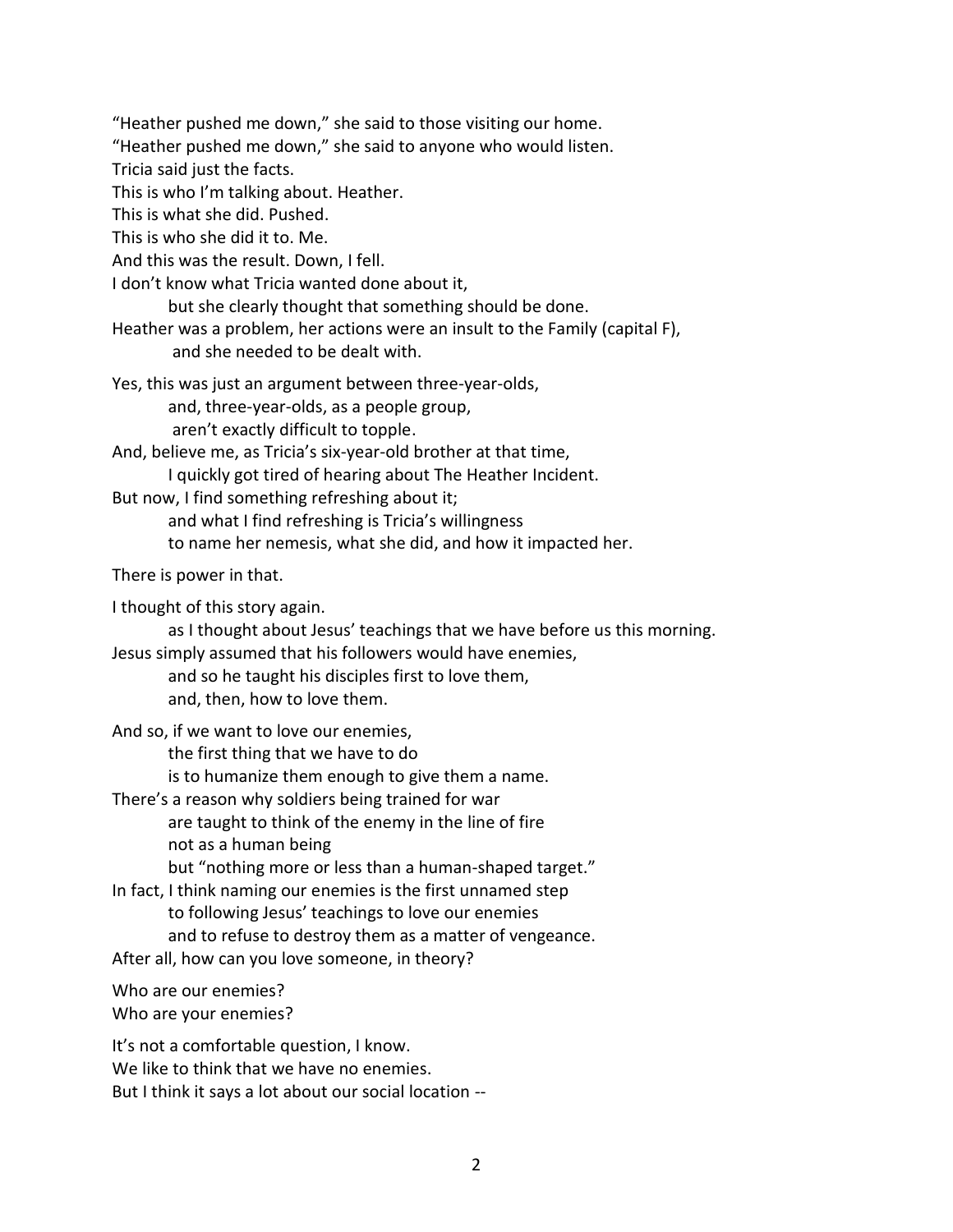the people with whom we identify the most - if we are unwilling or unable to answer that question.

Jesus knew who his enemies were.

Jesus' original audience, disciples who faced persecution because of Jesus, all of those were suffering under Roman oppression - they knew who their enemies were.

Martin Luther King, Jr., John Lewis, Hosea Williams, and all of the men and women walking across the Edmund Pettus Bridge in Selma, Alabama - they knew who their enemies were.

Fannie Lou Hamer, sitting in a Mississippi jail after being brutally beaten for registering people to vote - she knew who her enemies were.

People who have been on the receiving end of racist, sexist, ableist, homophobic taunts, laws, and policies - they know who their enemies are.

An Afghan mother whose daughter and grandchildren were killed by an American bomb dropped from an American drone after American intelligence mistakenly identified their house as an ISIS hideout - she knows who her enemies are.

## And all of those who have been made,

to be a litmus test for the church's faithfulness - they know who their enemies are.

Believe me, I personally wrestle with what I'm about to say, and it's this: We are either missing the radical nature of Jesus' teachings, or simply ignoring them if we are unable or unwilling to identify the enemy that Jesus calls us to love.

*How to Have an Enemy*. 1

 $\overline{a}$ 

This is what Jesus is teaching his disciples in our scripture text this morning,

and it's also the title of a recent book by Melissa Florer-Bixler.

She's the pastor of Raleigh Mennonite Church,

and I find her to be so . . . irritating.

I say that in a good way, of course.

Based on her writing and what I know about her,

I'm confident that she would receive

<sup>1</sup> Melissa Florer-Bixler, *How to Have an Enemy: Righteous Anger & the Work of Peace* (Herald Press, 2021).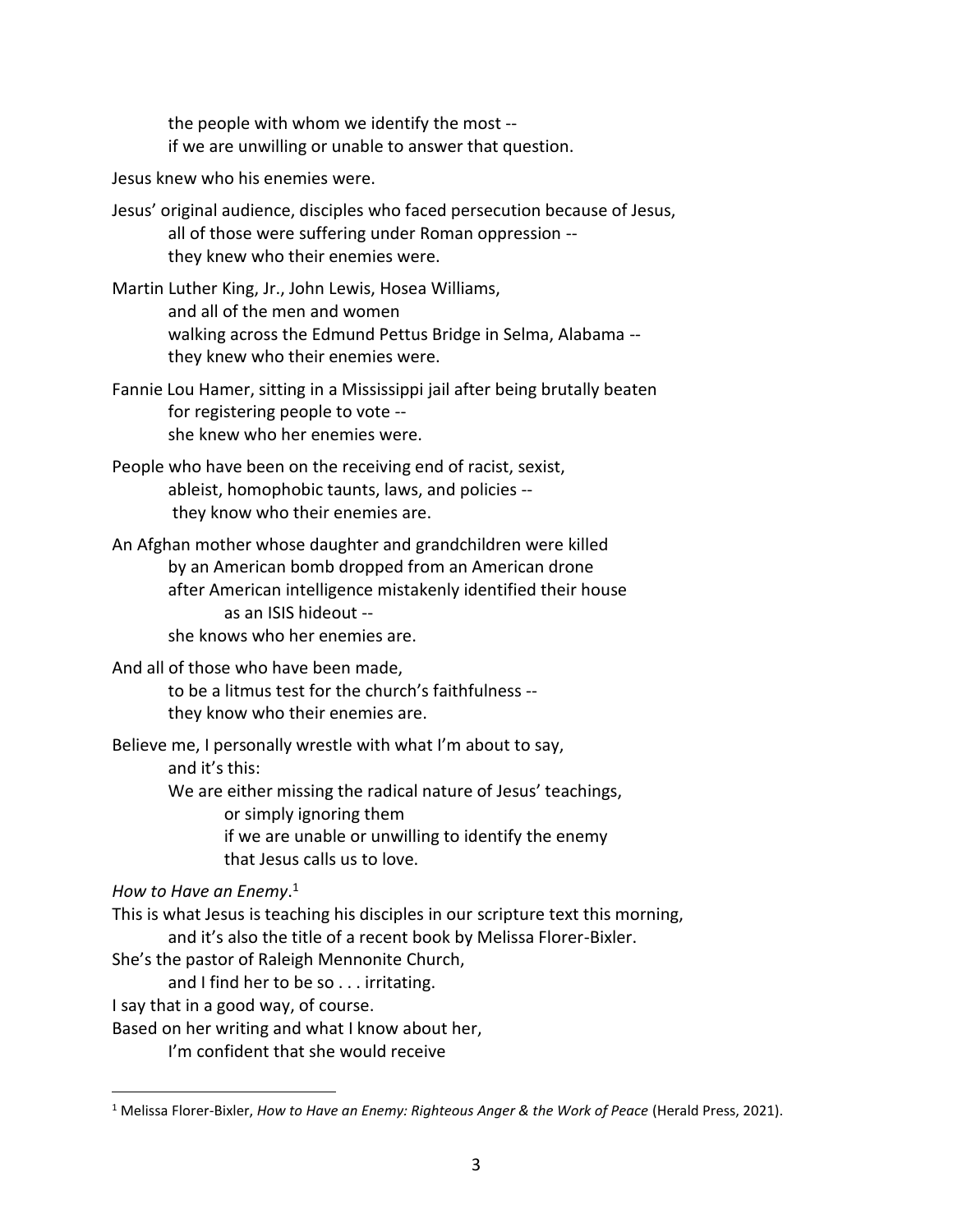what I just said as the compliment that I intended.

Florer-Bixler's book is a challenge to what she often sees among Mennonites. People who see themselves as the middle of two political extremes.

People who say that the key to reconciliation

is simply more conversation and dialogue.

People who promote a third way

while using the way that strengthens the strong and weakens the weak.

People who emphasize the call to unity

while ignoring and thereby perpetuating

differences in power due to race, gender, physical ability, class, and education.

After all, those with the power over others have nothing to lose

if the call to unity doesn't include a call to justice.

Jesus' call to love our enemies is not a call

to remain silent in the face of injustice for the sake of a cheap unity

that is not good news for those in poverty,

that is not release for the captives,

that is not recovery of sight for those without hope,

and that is not freedom for the oppressed.

And, let's be clear.

Jesus' call to love our enemies, to pray for those who persecute us, and to forgive those who sin against us,

> also is not a call to remain in an abusive relationship for the sake of a cheap unity that does nothing to break that the cycle of abuse.

Enemies are real, they are potent, and they are formidable, Florer-Bixler says, but followers of Christ "do not resolve enmity

by [either] destroying our foes or by finding middle ground with them."

Instead, Jesus ushers in a different system that changes the order of power itself."

"We love our enemies, Florer-Bixler writes,

"by creating a world that releases them from the wages of their own violence." $2$ 

Naming and confronting our enemies may be disruptive,

but it is an essential first step towards the freedom that Jesus provides, both for us and for those who work against us.

And so, who are our enemies? Who are your enemies?

Sometimes, our enemies are defined by our government, when it kills people in foreign lands in our name and for our protection.

 $\overline{a}$ 

 $<sup>2</sup>$  Ibid., 41.</sup>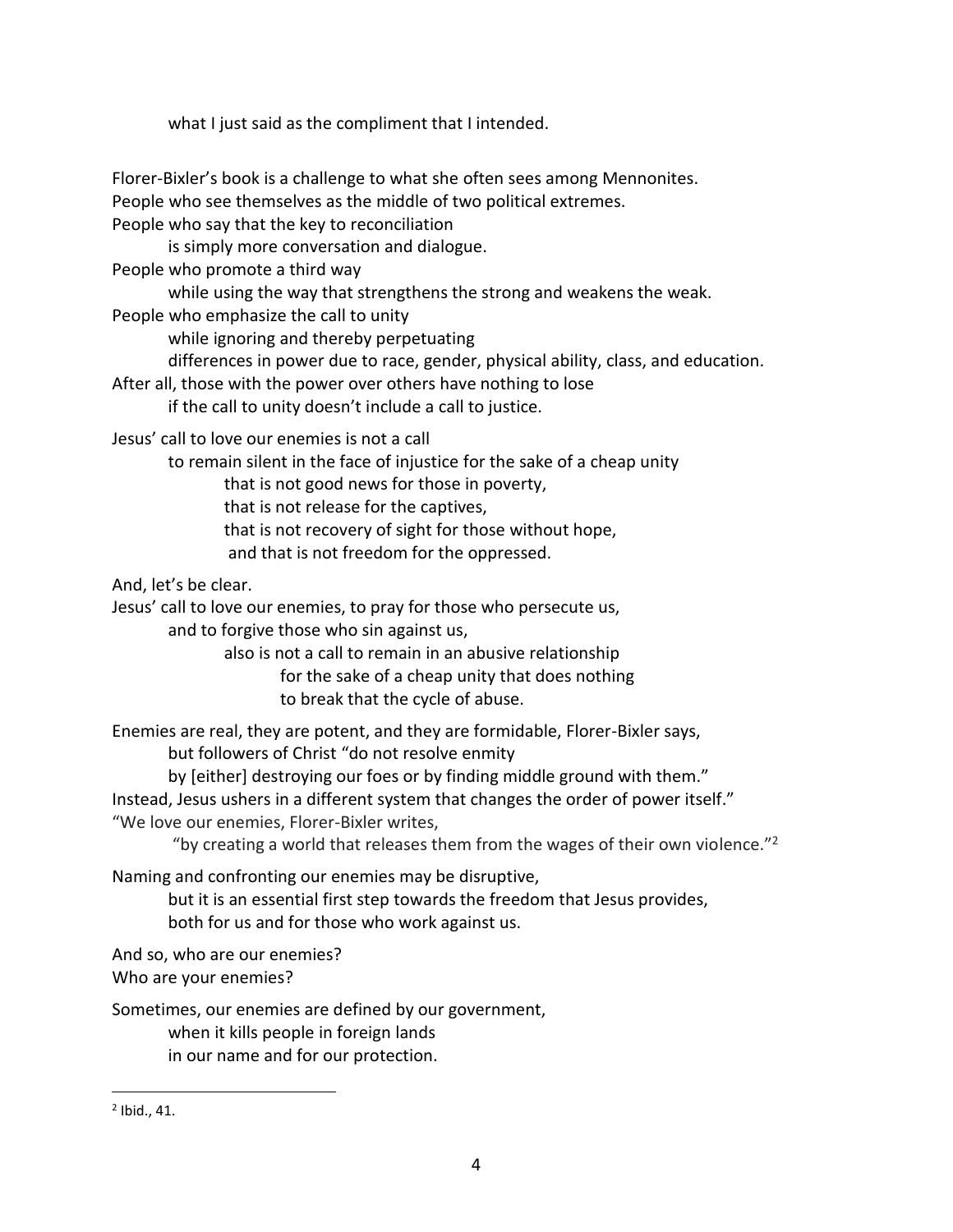Sometimes, I think, deep down, we know who our enemies are,

though we might think "enemy" is too strong a word. These are the people we avoid,

people who have harmed us or those we love. Some of these enemies are family members. Some of them might be church family members. Some of them might be neighbors. As followers of Jesus,

> our enemies are those whose work or desire or inaction oppress the very people with whom Jesus identifies: the hungry, the thirsty, the stranger, the poor, the sick, the accused, and the prisoner.

Now, do you know who your enemies are?

Maybe you should make a list.

Let that be your homework assignment.

This is not a list that I'd suggest sharing with anybody,

especially those who are on it,

but it might be a helpful reminder

of who Jesus is calling you to pray for, to bless,

and, simply, to love.

And, as a reminder, it's neither loving nor a blessing,

to stay silent in the face of injustice,

or to call for unity without accounting for the power differences that allow the injustice to continue.

And so, what are we to do?

Well, the first thing is to admit that we, too, have been enemies.

After all, as Paul writes in Romans 10, we have once been God's enemies.

"while we were God's enemies,

we were reconciled to God through the death of the Son."

And so, having been reconciled,

how much more shall we be saved through his [resurrected] life!" (Romans 10:11-12)

We know, we have seen, we have experienced

the emptiness, devastation, and despair

of the systems of oppression.

Jesus' call to his disciples

is to end these systems of violence that dehumanize both the oppressed by treating them less than human

and the oppressor by treating them more like gods.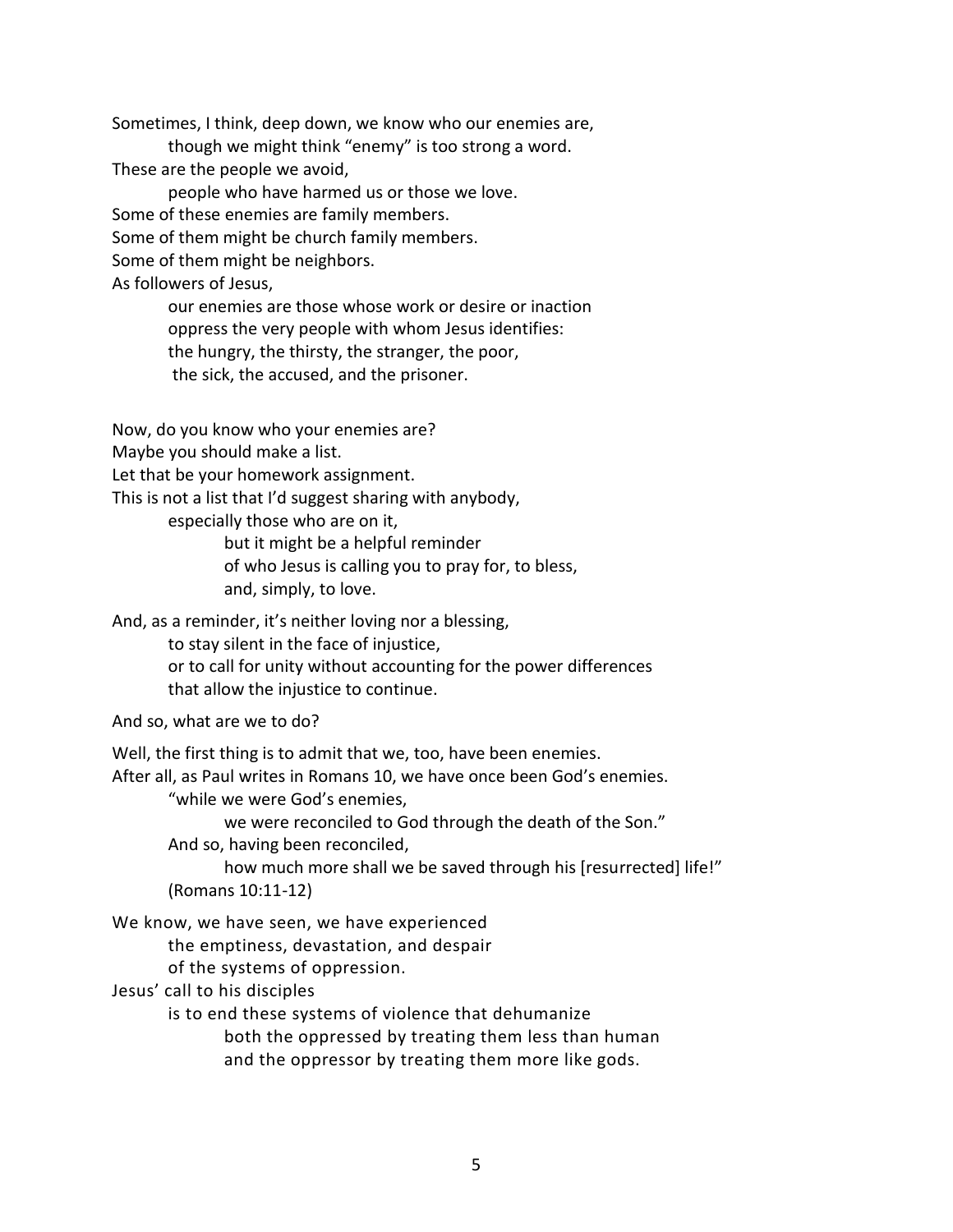Jesus doesn't want to simply invert the social order.

No, Jesus gives us the vision of the ways of a completely new kingdom,

a completely new kin-dom.

Blessing those who curse you,

Turning the other cheek once one is struck,

giving your shirt to the one who has already taken your coat,

lending to those who don't have the collateral to assure you will be repaid.

It's not hard to see the radical nature of these teachings,

but it's easy to miss how they make a public spectacle of the oppressive powers and principalities.

To turn the other cheek, to bless those who curse you,

to give your shirt to one who has already taken your coat.

These all describe nonviolent confrontations,

not nonviolent withdrawals that wind up perpetuating violence.

These responses allow the offender, the offense and the way of Jesus to be seen.

This is what Christians do.

But notice what Jesus does not say.

He does not say that these tactics will work,

at least in the way that we normally think of success.

We don't love our enemies

because we've considered all the options

and it seems like it's the best, most reasonable, most effective choice.

No, we love our enemies because it leads us closer to God,

This is the way of God towards us, Jesus says.

This is the way of the God who makes the sun to shine and the rain to fall on both the righteous and unrighteous.

The way of the God who loved us while we were still enemies.

The way of God who gives, gives, gives even when we take credit for it all.

This is way of the God who is found on the cross.

the One who lived, suffered, and died for us.

The way of who God who on the third day rose again

and now bids us to rise and to walk in newness of life.

Yes, this way does win in the end,

but we love our enemies, do good to them, pray for them,

give to them, not ultimately because of its effectiveness in this world

but because of our faithfulness to Christ and the world that is coming through him.

As so, may we put into practice what Jesus taught and lived and what a poem by Kathy Galloway describes.

*Do not retreat into your private world, That place of safety, sheltered from the storm,*